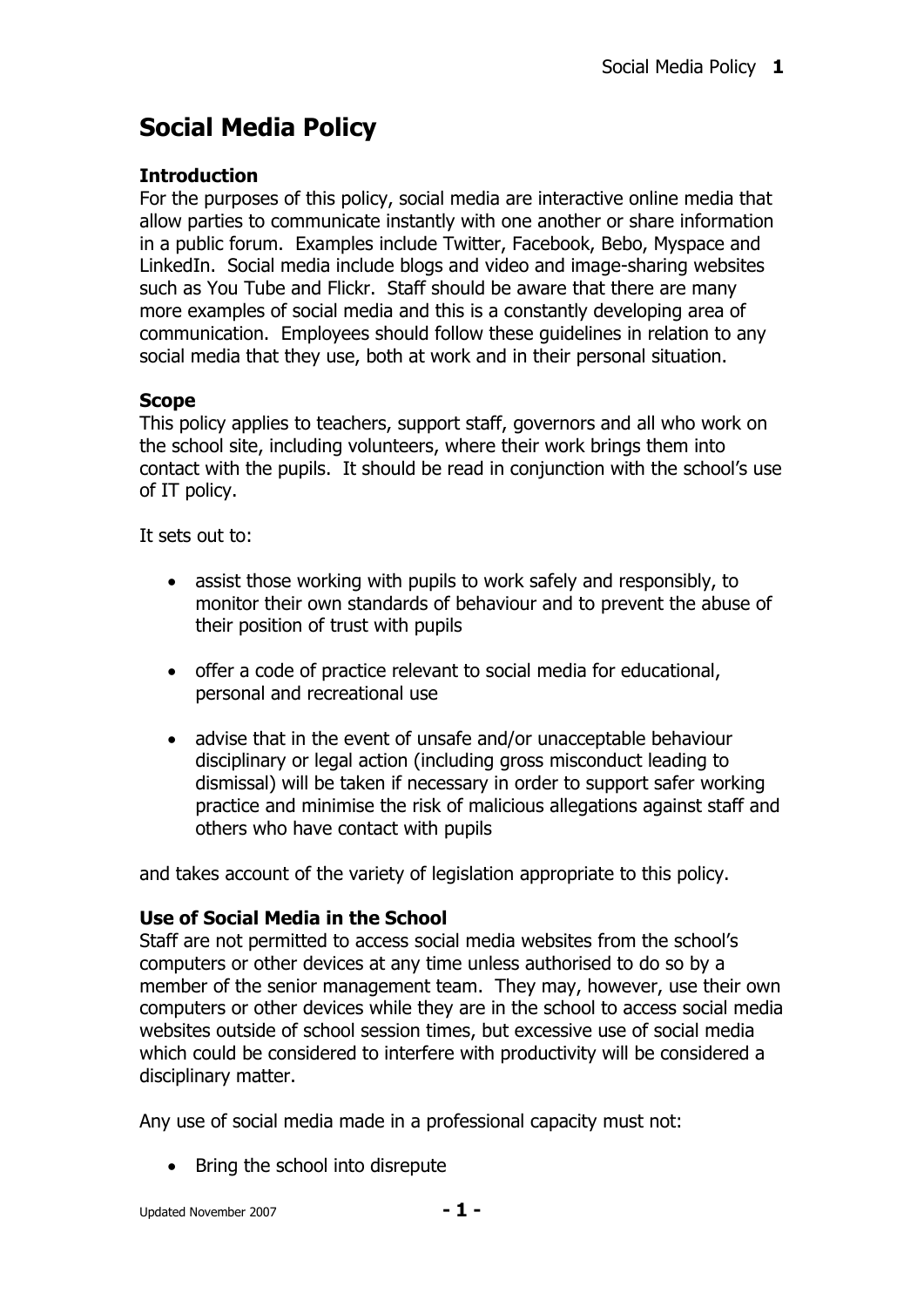- Breach confidentiality
- Breach copyrights of any kind
- Bully, harass or be discriminatory in any way
- Be defamatory or derogatory

#### **Use of Social Media Outside the School**

The school appreciates that people will make use of social media in a personal capacity but they must be aware that if they are recognised from their profile as being associated with the school then certain options expressed could be considered to damage the reputation of the school, so a statement such as "the opinions expressed here do not necessarily reflect those of my employer" should be clearly stated and it is advisable to omit any references mentioning the school by name or the person by job title. Opinions should, in any case follow the guidelines above to not bring the school into disrepute, breach confidentiality, breach copyrights or bully, harass or discriminate in any way.

#### **General Considerations**

When using social media staff and others should:

- never share work log-in details or passwords
- keep personal phone numbers private
- not give personal email addresses to pupils or parents
- restrict access to certain groups of people on their social media sites and pages.

Those working with children have a duty of care and therefore are expected to adopt high standards of behaviour to retain the confidence and respect of colleagues and pupils both within the school and outside of it. They should maintain appropriate boundaries and manage personal information effectively so that it cannot be misused by third parties for "cyberbullying" for example or possibly identity theft. Staff should not make "friends" of pupils at the school as this could potentially be construed as "grooming", now should they accept invitations to become a "friend" of any pupils. Prior to joining the school new employees should check any information they have placed of social media sites and remove any statements that might cause embarrassment or offence.

Staff should not use personal mobile phones to contact pupils and should keep any communications transparent and of a professional basis, for example by using professional email addresses. Where there is any double about whether communication between a pupil/parent and member of staff is acceptable and appropriate a member of the senior management team should be made aware and will decide how to deal with the situation.

### **Disciplinary Action**